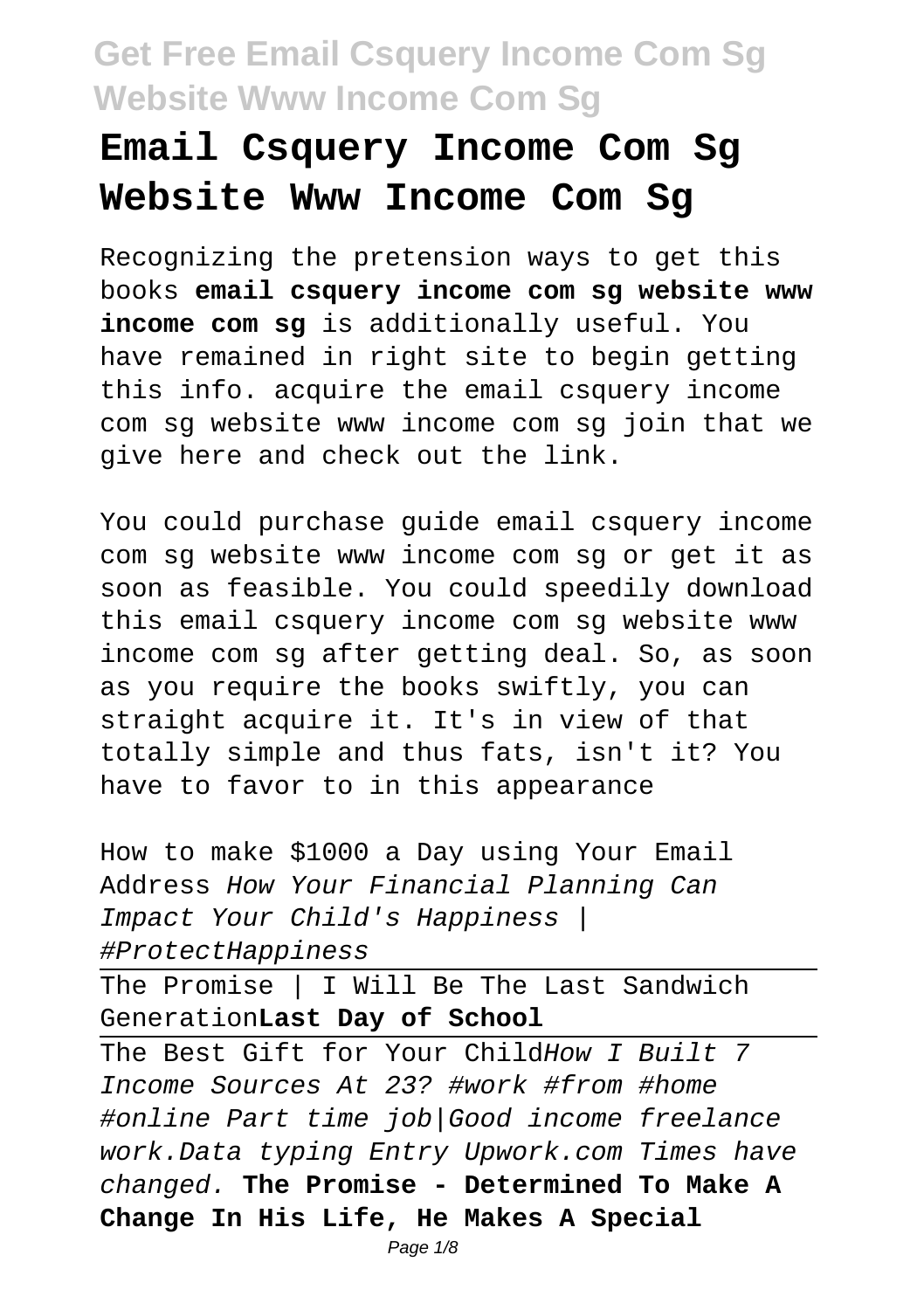#### **Promise // Viddsee.com**

How To Sort Your Finances Out In 5 Days | The Income BlogMake \$150 A Day Uploading Simple Videos ? Easy Passive Income Love? Life. **\*High Ticket Business Opportunity Reviews\* \*Direct Mail Marketing\* 2020** How to Make a Website in 10 mins - Simple \u0026 Easy How to Make \$100 a Day Amazon Associates Affiliate Marketing Pa - He Wants To Be Just Like Grandpa, But Mother Disapproves // Viddsee.com Live charts dynamically updating values Flask python and High Charts #5 She's A Model Student \u0026 Daughter, But She Hid A Secret From Father // Viddsee.com Gift????- Do Your Parents Embarrass You? // Viddsee.com The Promise II Ripple Everyday heroes of Singapore - NTUC Income - Inspiring Commercial Attempting to find a decent job | #grindreel TPT INCOME REPORT JULY 2020 Whole life insurance explained | NTUC Income's Jargon Busters How to overcome attachment 10 Things To Do When Your Bored At Home? | Quarantine \u0026 Lockdown | Tamil | Idris Explores Dynamic Charting with Flask, Matplotlib, Chart.JS - Starting a New Business? Part 4 Presentation for NRIs on \"Transfer of funds to \u0026 from India, and its tax implications in India\" **Email Csquery Income Com Sg**

Complete Change of cash benefit/coupon option form and email us at csquery@income.com.sg; Complete Change of cash benefit/coupon option form and mail to: Income Centre 75 Bras Basah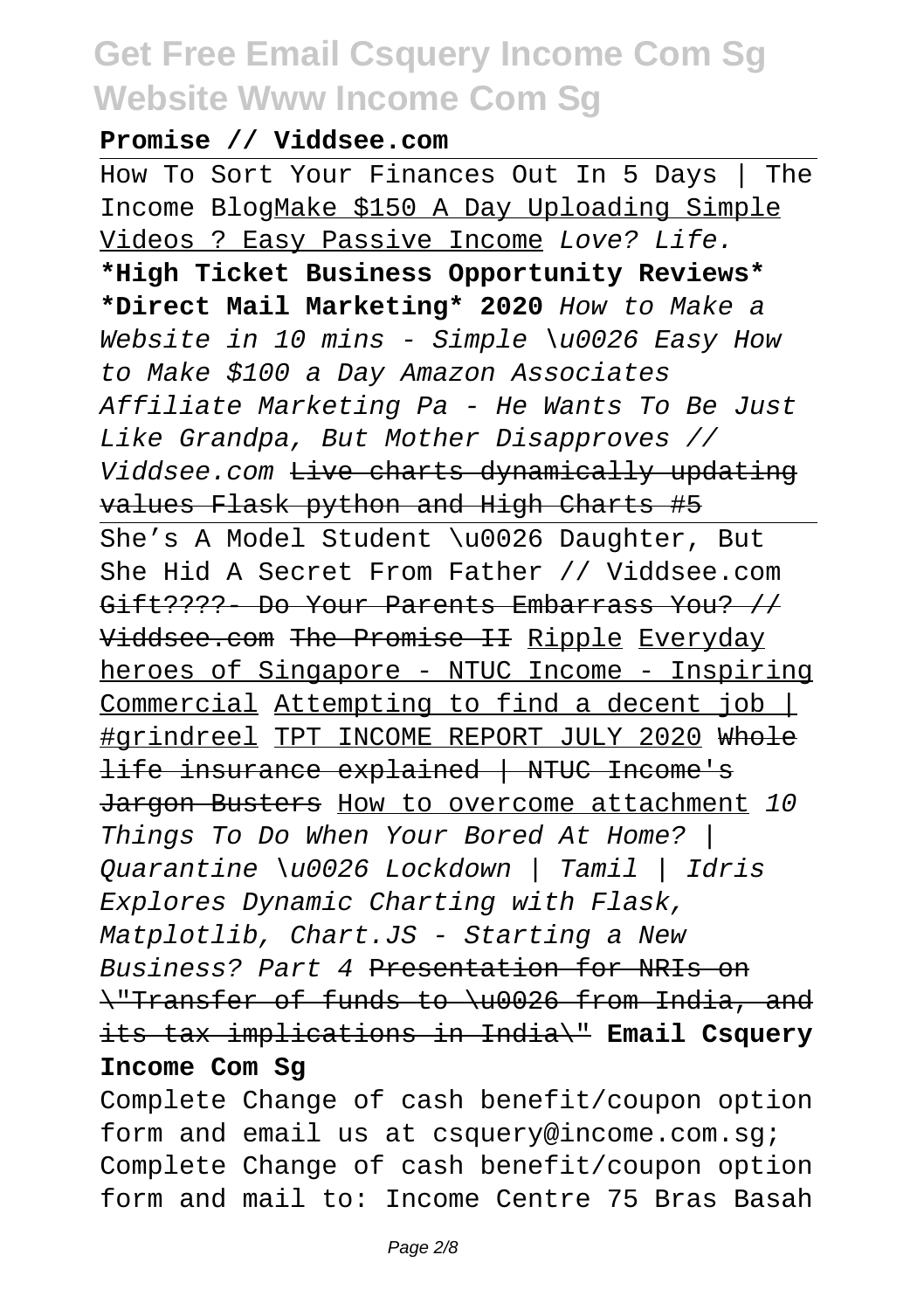Road Singapore 189557; When we have received the required documents, we will handle your request within three working days.

#### **Contact Us | NTUC Income**

Please send an email to csquery@income.com.sg or call our hotline with the following information: Policy Number; Period required; We can provide a statement of the total premium paid for the last 24 months for free. However, for each subsequent block of 12 months, it will be charged at \$10 per block. Please make payment of the applicable fees at any of our branches before we can process your ...

**Frequently Asked Questions - income.com.sg** Please check how much policy loan you may take by contacting us via any of the methods below: Email: csquery@income.com.sg Phone: 6788 1122 Branch: Find an Income branch. Complete the Loan Agreement Form (one form for each policy) Return us the completed form with your personal identification document by any of the methods below: Email: life.health@income.com.sg Fax: 6338 1500, attention "Life ...

#### **Income**

If you need help, please contact our customer service officers on 6332 1133or email us at healthcare@income.com.sg.

**Email: csquery@income.com.sg | Website:** Page 3/8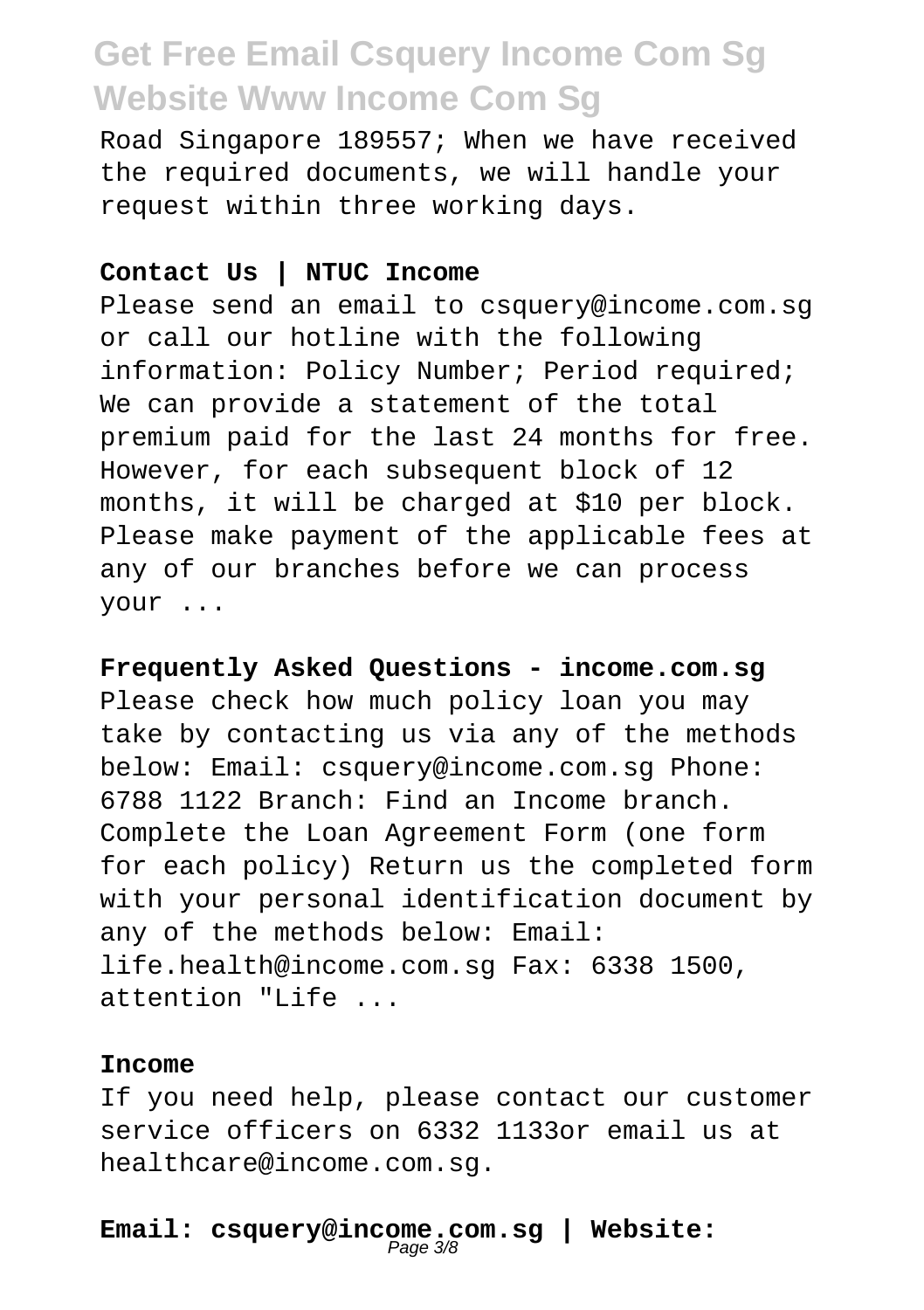### **www.income.com.sg ...**

With effect from 1 June 2019, our operating hours will be as follows: Monday - Friday : 8:30am-6:30pm Saturday, Sunday & Public Holiday : Close Language Skills: English Mandarin Designation: CSO

#### **main\_team - cs.income.com.sg**

Download Free Email Csquery Income Com Sg Website Www Income Com Sq Email Csquery Income Com Sg Website Www Income Com Sg Getting the books email csquery income com sg website www income com sg now is not type of challenging means. You could not and no-one else going as soon as books growth or library or borrowing from your friends to approach them. This is an unconditionally easy means to ...

### **Email Csquery Income Com Sg Website Www Income Com Sg**

Income Com Sgemail csquery income com sg website www income com sg is available in our digital library an online access to it is set as public so you can get it instantly. Our books collection hosts in multiple locations, allowing you to get the most less latency time to download any of our books like this one. Merely said, the email csquery income Page 3/20. Read Book Email Csquery Income Com ...

#### **Email Csquery Income Com Sg Website Www Income Com Sg**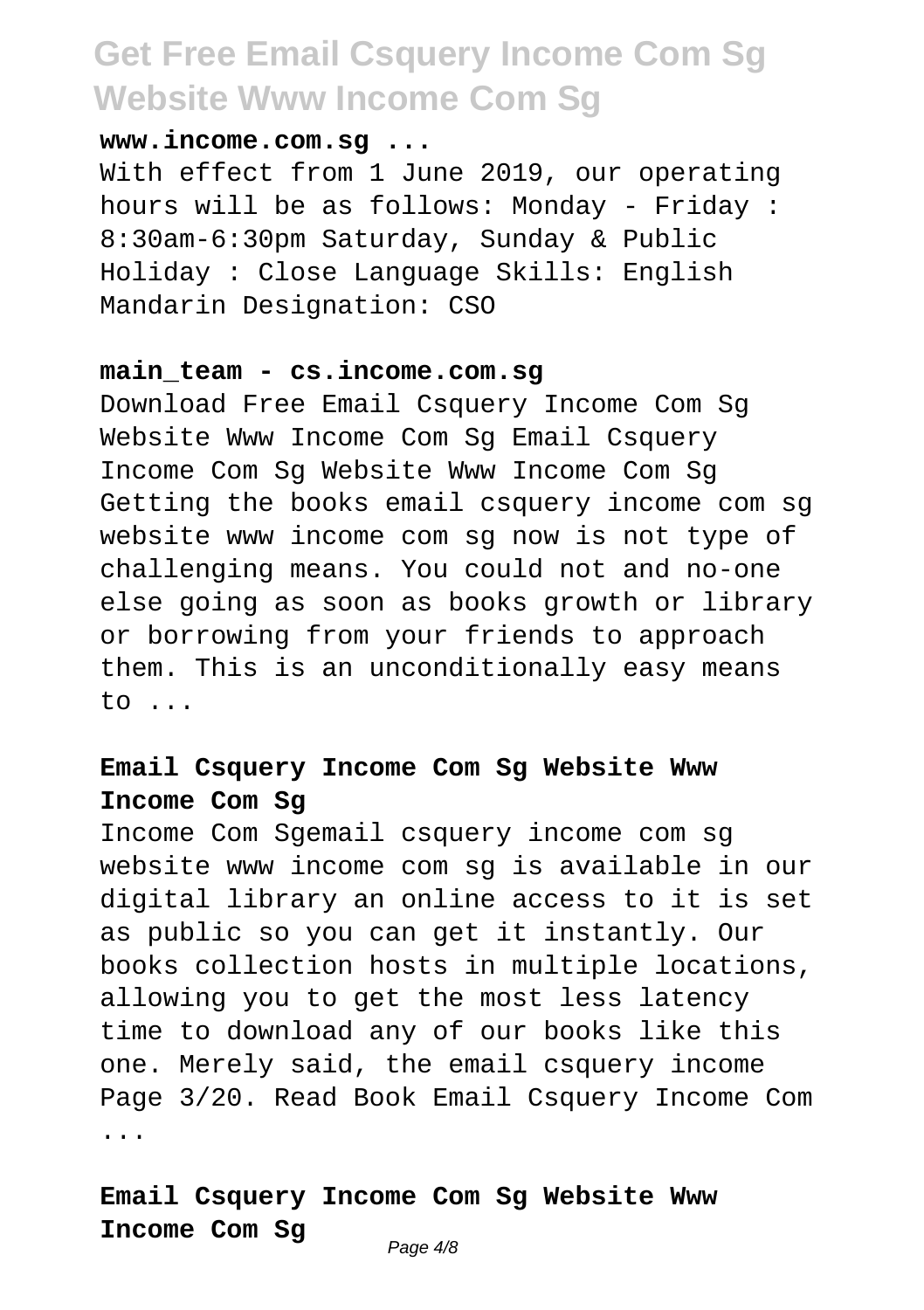If you encounter any issue with your login: email your queries to ithelpdesk@income.com.sg or contact 69738567. o Monday to Friday: 9am to 6pm

#### **Income SSO**

As this email csquery income com sg website www income com sg, it ends taking place living thing one of the favored books email csquery income com sg website www income com sg collections that we have. This is why you remain in the best website to see the unbelievable book to have. Much of its collection was seeded by Project Gutenberg back in the mid-2000s, but has since taken on an identity ...

### **Email Csquery Income Com Sg Website Www Income Com Sg**

NTUC Income is Singapore's leading provider of Life, Health, Travel & Car Insurance as well as savings, investment and retirement plans. Get started online!

### **Online Insurance Company Singapore - NTUC Income**

INCOME/GB/GHB/06/2019 • Page 1 of 3 NTUC Income Insurance Co-operative Limited Income Centre 75 Bras Basah Road Singapore 189557 Tel: 63 INCOME/6346 2663 Fax: 6338 1500 Email: csquery@income.com.sg Website: www.income.com.sg Group policy number Name of union Plan type Claim number Particulars of member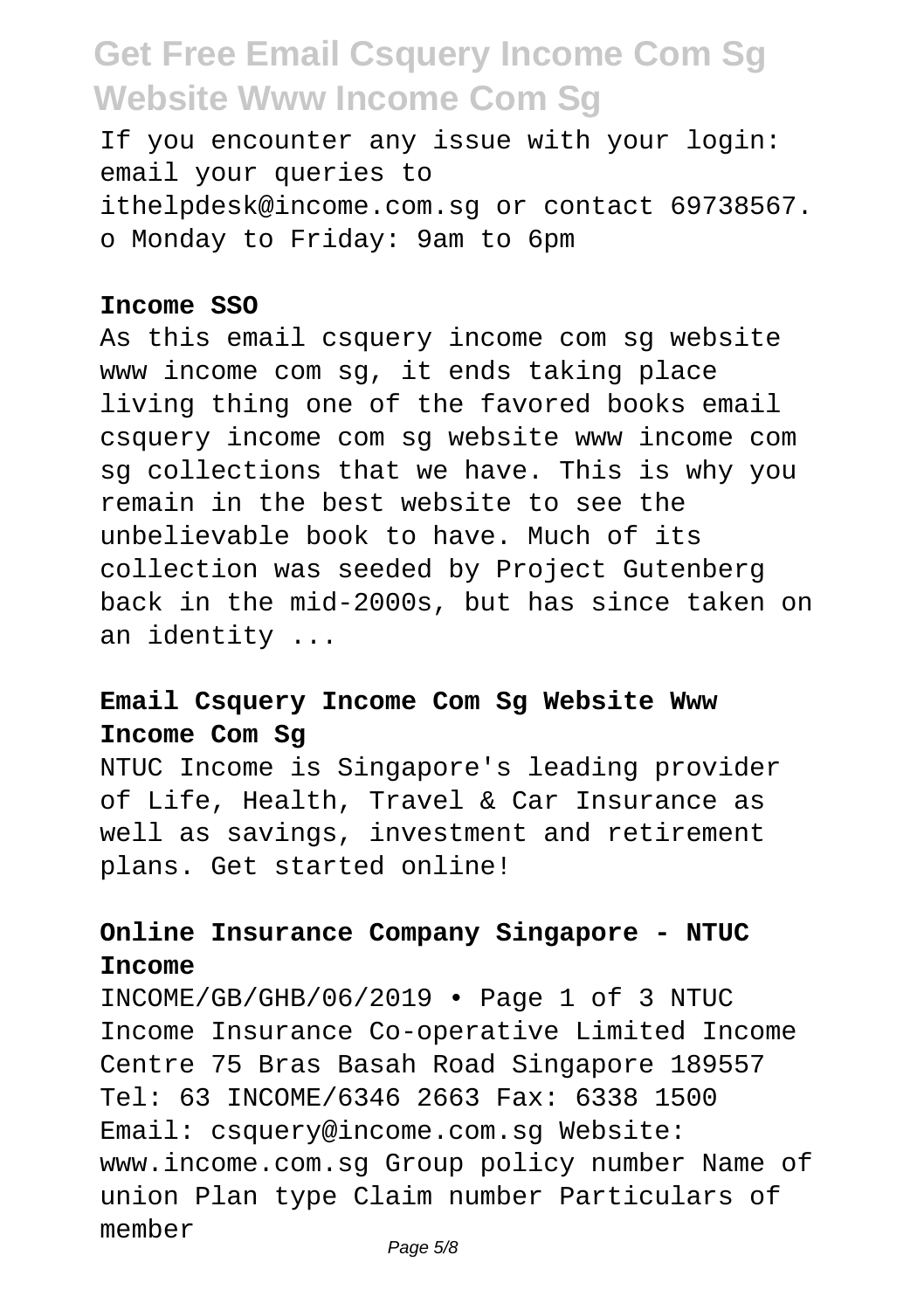### **Group Hospitalisation Benefit Claim Form - NTUC Income**

Email Address (from SingPass) Registered Address (from ICA 1) Type of Housing for Registered Address (from URA 1 / HDB 1) Mailing Address ; Billing Address ; 1 Singapore Citizens and Permanent Residents only. Income & CPF CPF Account Balance (from CPFB 1) Employment related CPF Contribution History (from CPFB 1) Notice of Assessment (from IRAS) Notice of Assessment (History) (from IRAS ...

#### **Singapore Government - MyInfo**

10 Ways To Earn Passive Income In Singapore. Stocks - are the best for getting passive income though the dividend yield they pay out periodically, and also you get to benefit when the stock market prices appreciate. Bonds - are safer as they pay fixed interest, and investors are also protected by the higher order of hierarchy in the event of the company going brust. Properties / real estates ...

## **10 Ways To Make Passive Income in Singapore**

Keep up to date with all the latest and breaking news in Singapore. Browse SGNews whenever you want to know what is happening in SG.

### **SGNews - Singapore News** Alternatively, you can email to:<br>Page 6/8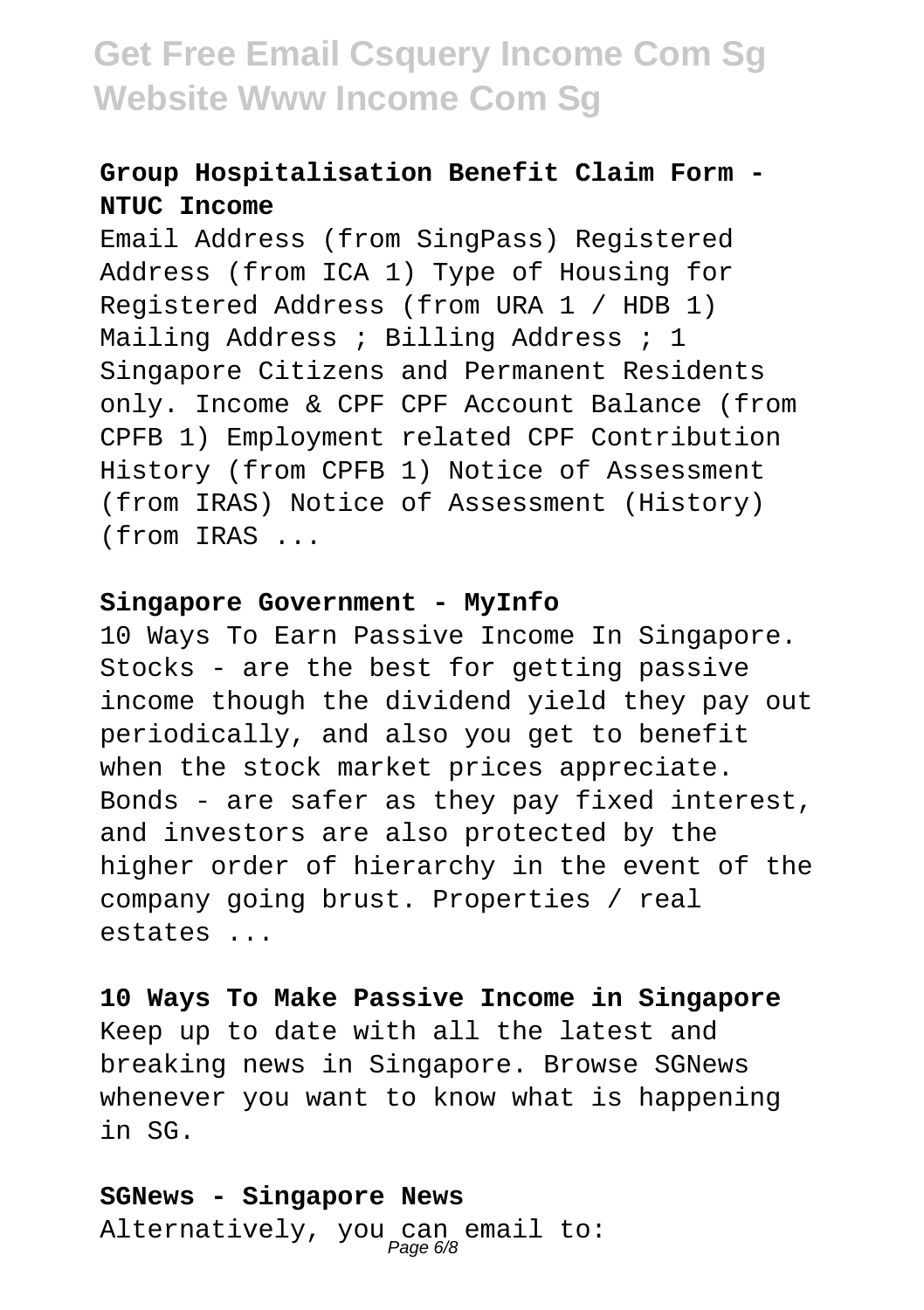DPO@income.com.sg I confirm that I understand and agree to the 'Personal Data Collection Statement'.

### **Change of Personal Particulars Form - Ivan Insurance**

A Singapore Government Agency Website. LOGIN. WHO WE ARE; CAREERS; NEWS & EVENTS; PUBLICATIONS; USEFUL LINKS; Menu. Home; Individuals . Locals. Tax Season 2020 – All You Need To Know; Tax Season 2020 – About Your Tax Bill; What is Taxable, What is Not; Deductions for Individuals (Reliefs, Expenses, Donations) Individuals Required to File Tax; How to File Tax; Go to Locals Section; More ...

### **Rate IRAS e-Services - Inland Revenue Authority of Singapore**

Email: [email protected] Aviva Ltd. Customer Service Centre 4 Shenton Way #01-01 SGX Centre 2 Singapore 068807 Tel: 6827 9933. Email: [email protected] AXA Insurance Pte Ltd. AXA Customer Centre 8 Shenton Way #01-21/22 AXA Tower Singapore 068811 Tel: 1800 880 4888. Email: [email protected] Etiqa Insurance Pte. Ltd. 16 Raffles Quay #01-04A Hong Leong Building Singapore 048581 Tel: 6887 8777 ...

#### **Contact Insurers - lia.org.sg**

SINGAPORE - NTUC Income has appointed executive vice-president and general manager of its Life & Health business, Andrew Yeo, as